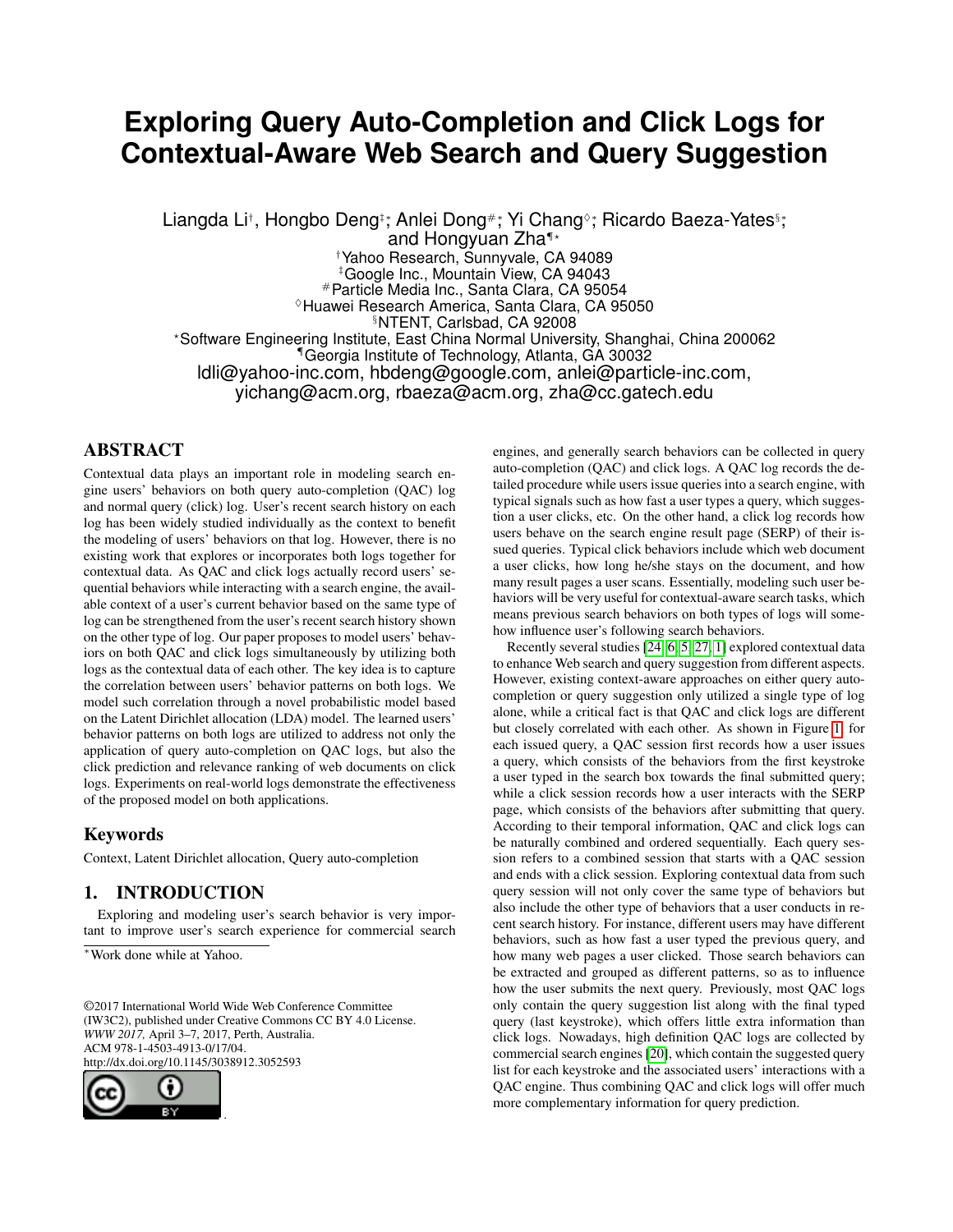

Figure 1: A Toy Example of how QAC and Click Logs Align in the Timeline. Yellow tag highlights the query a user finally clicks, red tag highlights the user's intended query he/she doesn't click.

Our goal is to effectively utilize the contextual data to model users' behaviors from both logs. The key idea is to cluster users' behaviors on QAC and click logs into several patterns, separately, and investigate the correlation between users' behavior patterns on QAC and click logs. We believe such correlation does exist, as users' search behaviors are usually consistent, which originate from users' personal search habits, preferences, interests, or instant circumstance. It is reasonable that a group of users may share similar behavior patterns. In addition, a user's QAC (or click) behavior pattern will be most likely correlated with a certain click (or QAC) behavior pattern. For instance, if a QAC log shows that a user types a query very fast, it is very likely that the user is familiar with the query. Then, in the following click log, the longer time the user landed on the SERP page may indicate the more relevant results presented to the user. One possible reason is that user likely will click the relevant results and check the detailed information which usually takes longer time. However, if there were no relevant results presented in the SERP page, the user might reformulate/reissue a new query shortly which will start a new QAC session similar to previous query. Based on the learned correlation, given an inferred behavior pattern of a user on one type of log, we can leverage such information to accurately infer the user's following behavior pattern on the other type of log.

To capture such correlation, we propose a novel probabilistic model based on Latent Dirichlet allocation (LDA). Based on the likelihood of the co-occurrences of adjacent QAC behavior patterns and click behavior patterns, the model explores the conditional distribution of consequential behavior patterns given a certain behavior pattern of the other type. A mean-field variational inference algorithm is developed to estimate the membership of behavior patterns for two types of logs in each session. We evaluate the proposed model on real-world logs collected from a commercial search engine. We design experiments to evaluate the effectiveness of the learned behavior patterns on with the application of query auto-completion on QAC logs, and the prediction of web document clicking on click logs as well as the relevance ranking of web documents. Experimental results show that the proposed model achieves remarkable improvement on both applications over state-of-the-art approaches.

In a nutshell, our major contributions include: (1) This is the first study to explore two types of logs, QAC and click logs, simultaneously to model search behaviors. We utilize users' recent history on one type of log as the context for the other type of log. This new source of context data is demonstrated to mutually enhance

<span id="page-1-0"></span>behavior modeling on both types of logs. (2) We proposed a novel probabilistic model to capture the correlation between users' behavior patterns on QAC and click logs. The model is designed to study the conditional distribution of one type of behavior patterns given a certain preceding behavior pattern of the other type.

### 2. PROBLEM DEFINITION

In this section, we first introduce the concept of high-resolution QAC log, and analyze the relationship between QAC and click logs of a search engine. Then, we come up with methods for modeling users' behaviors on both logs simultaneously as the contextual data for each other.

#### 2.1 A High-Resolution QAC Log

Traditionally, the search query log only includes the submitted query and its associated search results, while it does not contain the sequential keystrokes (prefixes) user typed in the search box, as well as their corresponding QAC suggestions. In order to better analyze and understand real users' behaviors, a high-resolution QAC log is introduced and analyzed in [\[20\]](#page-9-0), which records users' interactions with a QAC engine at each keystroke and associated system respond in an entire QAC process. For each submitted query, there is only one record in a traditional search query log. However, in the high-resolution QAC log, each submitted query is associated with a QAC session, which is defined to begin with the first keystroke a user typed in the search box towards the final submitted query. The information recorded for each QAC session includes every keystroke a user entered, the timestamp and top-10 suggested queries corresponding to each keystroke, the anonymous user ID, and the final clicked query.

Let us take a toy example to briefly introduce how a user interacts with a QAC engine and makes the final click in an entire QAC session. As shown in the left part of Figure [1,](#page-1-0) the QAC session for the query "clustering" contains 10 keystrokes and each keystroke has a suggested query list of length  $10^1$  $10^1$ . A QAC session ends at the last keystroke when the user clicks a suggestion or hits enter/search to submit a fully typed query. Notice that although a user's actual click happens on a slot in the column of the last keystroke, the user intended query may appear in many slots in any columns. In this work, we leverage such a QAC log data to get better understanding of user's sequential behavior, which can provide useful information for predicting the user's following behavior.

<span id="page-1-1"></span><sup>&</sup>lt;sup>1</sup>We experiment with real-world QAC logs where  $D = 10$ .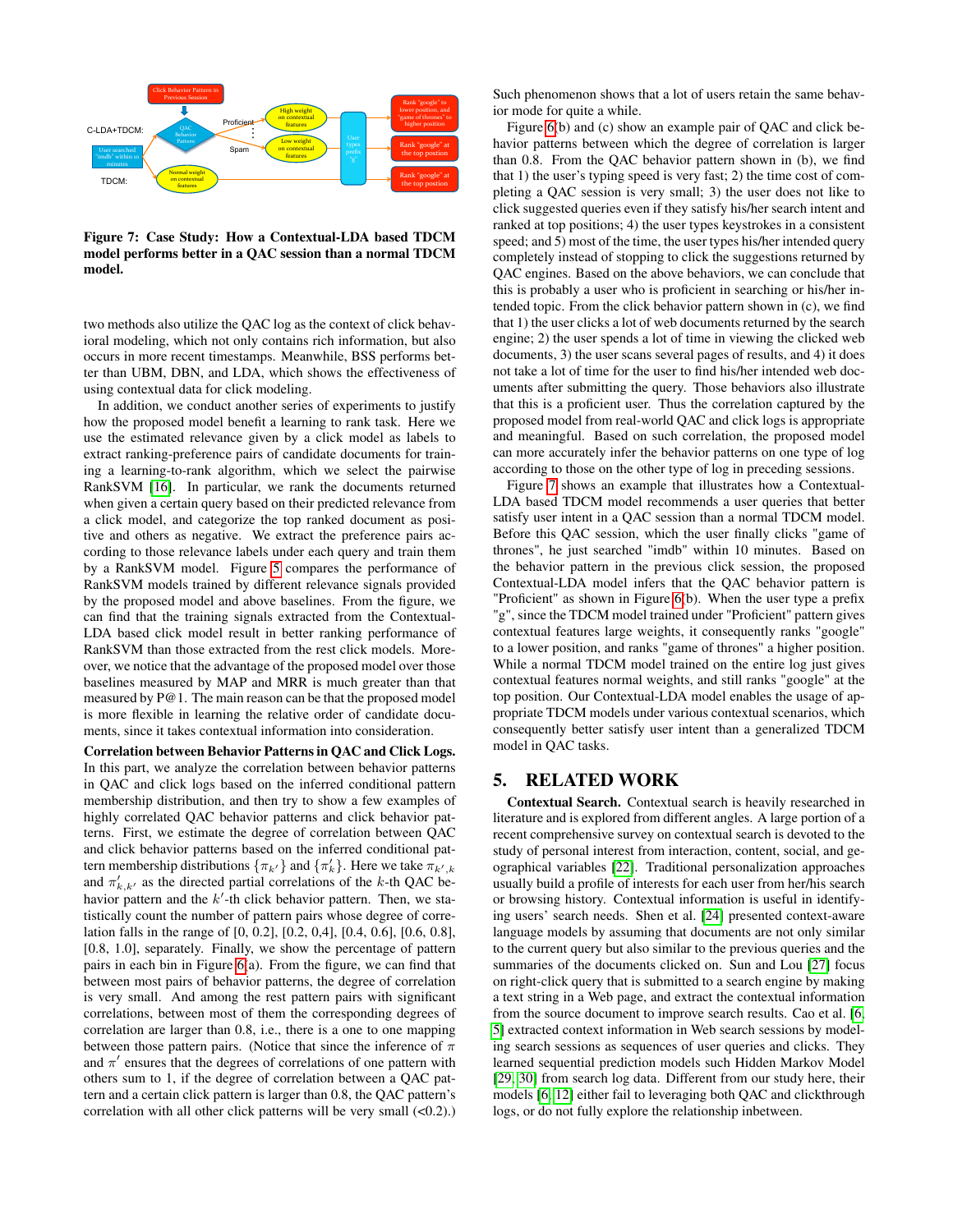Figure 1: A Toy Example of how QAC and Click Logs Align in the Timeline. Yellow tag highlights the query a user nally clicks, red tag highlights the user's intended query he/she doesn't click.

Our goal is to effectively utilize the contextual data to model behavior modeling on both types of logs. (2) We proposed a novel users' behaviors from both logs. The key idea is to cluster users' probabilistic model to capture the correlation between users' bebehaviors on QAC and click logs into several patterns, separately, havior patterns on QAC and click logs. The model is designed to and investigate the correlation between users' behavior patterns onstudy the conditional distribution of one type of behavior patterns QAC and click logs. We believe such correlation does exist, as given a certain preceding behavior pattern of the other type. users' search behaviors are usually consistent, which originate from

users' personal search habits, preferences, interests, or instant cir-<br>cumstance. It is reasonable that a group of users may share similar behavior patterns. In addition, a user's QAC (or click) behavior

pattern will be most likely correlated with a certain click (or QAC) a query very fast, it is very likely that the user is familiar with the query. Then, in the following click log, the longer time the user

landed on the SERP page may indicate the more relevant results<sub>2.1</sub> presented to the user. One possible reason is that user likely will 2.1 click the relevant results and check the detailed information which ferred behavior pattern of a user on one type of log, we can leveragelog is introduced and analyzed in [20], which records users' interpattern on the other type of log.

likelihood of the co-occurrences of adjacent QAC behavior pat- ated with aQAC session which is de ned to begin with the rst havior patterns for two types of logs in each session. We evaluate and the nal clicked query.

cial search engine. We design experiments to evaluate the effec-with a QAC engine and makes the nal click in an entire QAC tiveness of the learned behavior patterns on with the application session. As shown in the left part of Figure 1, CDAC sessionfor document clicking on click logs as well as the relevance ranking has a suggested query list of length 10 QAC session ends at the model achieves remarkable improvement on both applications over to submit a fully typed query. Notice that although a user's actual state-of-the-art approaches.

In a nutshell, our major contributions include: (1) This is the rst study to explore two types of logs, QAC and click logs, simultaneously to model search behaviors. We utilize users' recent history on one type of log as the context for the other type of log. This for predicting the user's following behavior. new source of context data is demonstrated to mutually enhance <sup>1</sup>We experiment with real-world QAC logs whele = 10.

## **PROBLEM DEFINITION**

In this section, we rst introduce the concept of high-resolution QAC log, and analyze the relationship between QAC and click logs behavior pattern. For instance, if a QAC log shows that a user types of a search engine. Then, we come up with methods for modeling users' behaviors on both logs simultaneously as the contextual data for each other.

# A High-Resolution QAC Log

Traditionally, the search query log only includes the submitted usually takes longer time. However, if there were no relevant re- query and its associated search results, while it does not contain sults presented in the SERP page, the user might reformulate/re-the sequential keystrokes (pre xes) user typed in the search box, as issue a new query shortly which will start a new QAC session simi- well as their corresponding QAC suggestions. In order to better anlar to previous query. Based on the learned correlation, given an in- alyze and understand real users' behaviors, a high-resolution QAC such information to accurately infer the user's following behavior actions with a QAC engine at each keystroke and associated system respond in an entire QAC process. For each submitted query, To capture such correlation, we propose a novel probabilistic there is only one record in a traditional search query log. However. model based on Latent Dirichlet allocation (LDA). Based on the in the high-resolution QAC log, each submitted query is associterns and click behavior patterns, the model explores the condi- keystroke a user typed in the search box towards the nal submittional distribution of consequential behavior patterns given a cer- ted query. The information recorded for each QAC session includes tain behavior pattern of the other type. A mean- eld variational every keystroke a user entered, the timestamp and top-10 suggested inference algorithm is developed to estimate the membership of be-queries corresponding to each keystroke, the anonymous user ID,

the proposed model on real-world logs collected from a commer- Let us take a toy example to brie y introduce how a user interacts of query auto-completion on QAC logs, and the prediction of web the query "clustering" contains 10 keystrokes and each keystroke of web documents. Experimental results show that the proposedlast keystroke when the user clicks a suggestion or hits enter/search

> click happens on a slot in the column of the last keystroke, the user intended query may appear in many slots in any columns. In this work, we leverage such a QAC log data to get better understanding of user's sequential behavior, which can provide useful information